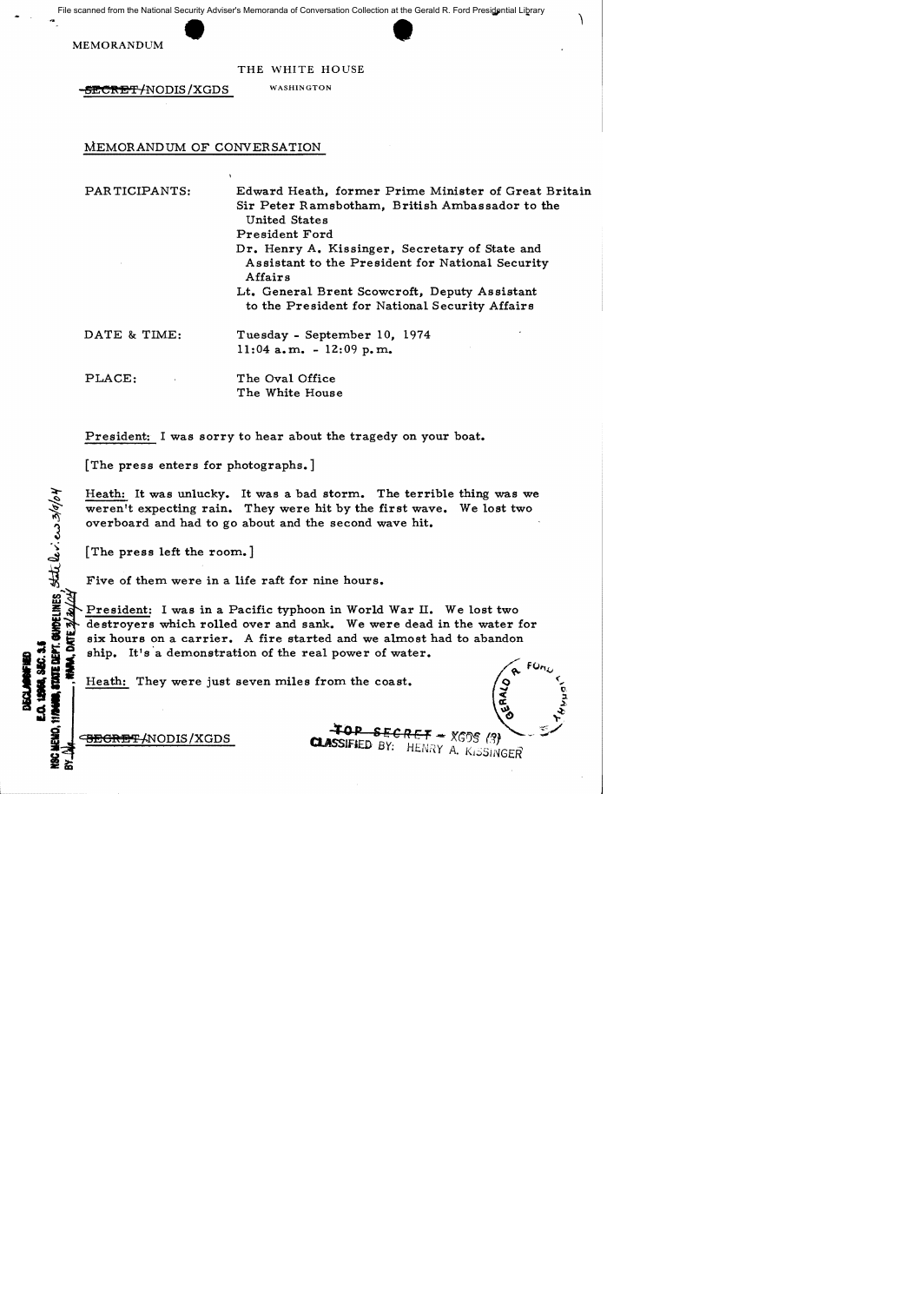## **EBERET** / NODIS / XGDS **sa** 8tH!:'!' /NODIS /XGDS • <sup>2</sup>

President: It is very nice to see you. I have watched the political situation in Britain, as a politician's interest.

Heath: It was a nice thing for you to do, with your burdens of the moment.

President: I think I did the right thing [with the pardon of President Nixon on September 9]. At first the phone ca11s were heavy against, but now it is 500 to 5000.

Heath: Edmund Burke said that magnanimity in politicians is not the greatest virtue.

President: When is the election?

Heath: Probably the 10th of October. He thinks he has the advantage but he also did in 1970 and was wrong. I did the same in 1974.

President: One advantage you have is your short campaign, unlike ours which goes for six months.

Heath: To have it on the third he would have to announce on Thursday. He won't do that because he has many white papers to get out and the civil service won't let them do it during a campaign.

President: I wish our civil service wouldn't leak.

Kissinger: The British civil service is magnificent.

Ramsbotham: We have a group which starts transition planning as soon as a campaign starts.

Kissinger: There is no transition period after the elections.

Heath: [Te11s a story about Sir Alec Douglas-Home and himself.]

President: We want you to know we will continue our policy. Dr. Kissinger is the best Secretary of State I have seen in my lifetime. I enjoy our relationship, though we had some good battles when I was on the Hill. He was the most popular one in the Administration -- and I was told by everybody.

Heath: We have the greatest admiration for what Dr. Kissinger has done. The most disappointing thing in Europe is the lack of leadership. Pompidou lost his grip a long time ago. Brandt was getting more and more moody.

FORD

**BGRET/NODIS/XGDS**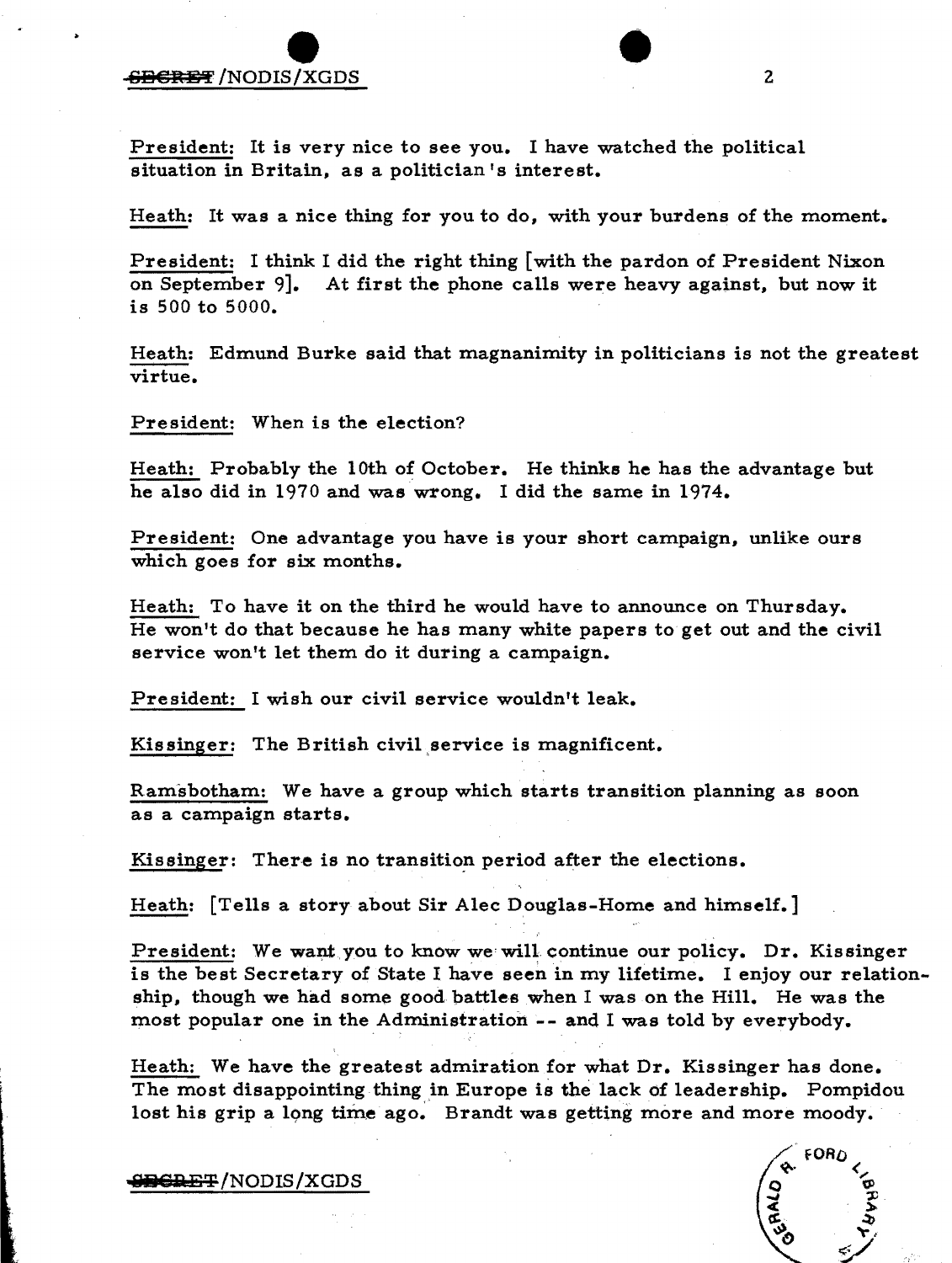## $\frac{1}{\sqrt{1+\frac{1}{2}}}\left( \frac{1}{\sqrt{1+\frac{1}{2}}}\right)$ 8II8RB'i/NODIS1XGDS 3

Now Giscard and Schmidt have taken it up. The British are sitting on the sidelines doing nothing. We should be in the thick of it.

President: The Congress is putting pressure on all Presidents on withdrawal of forces. We have been successful thus far in holding it off. and it was better this year than last year.

Kissinger: McClellan though said this last year.

President: We would oppose it until we got an agreement in MBFR. We will vigorously oppose unlateral withdrawal, but it is a strong force in the Congress.

Heath: We have on the other side of the coin to get the Europeans to make their proper contribution. We have not much pressure on defense but we are giving five percent, and look at the FRG. It is a problem of comparison. We make the biggest contribution as a percentage of GNP.

President: I appreciated your position on Diego Garcia. I was asked a question on that three weeks ago at a press conference. The Soviet Union denied they have the three bases in the area.

Kissinger: They use Somalia and the others.

Heath: We were able to get agreement in a week or ten days.

President: The same sort of people are opposing it.

Ramsbotham: We were surprised at the reaction of Pell against it.

President: He is reasonable on most things but not this.

We recognize the great problem we have on energy and with finance. as well as the military problem. We support Dr. Kissinger's efforts to get the consumers together; otherwise we could be in trouble.

Kissinger: We are planning a restricted meeting at the end of the month. Just the four Foreign Ministers and Finance Ministers.

President: When will that be?

<del>SECRET</del>/NODIS/XGDS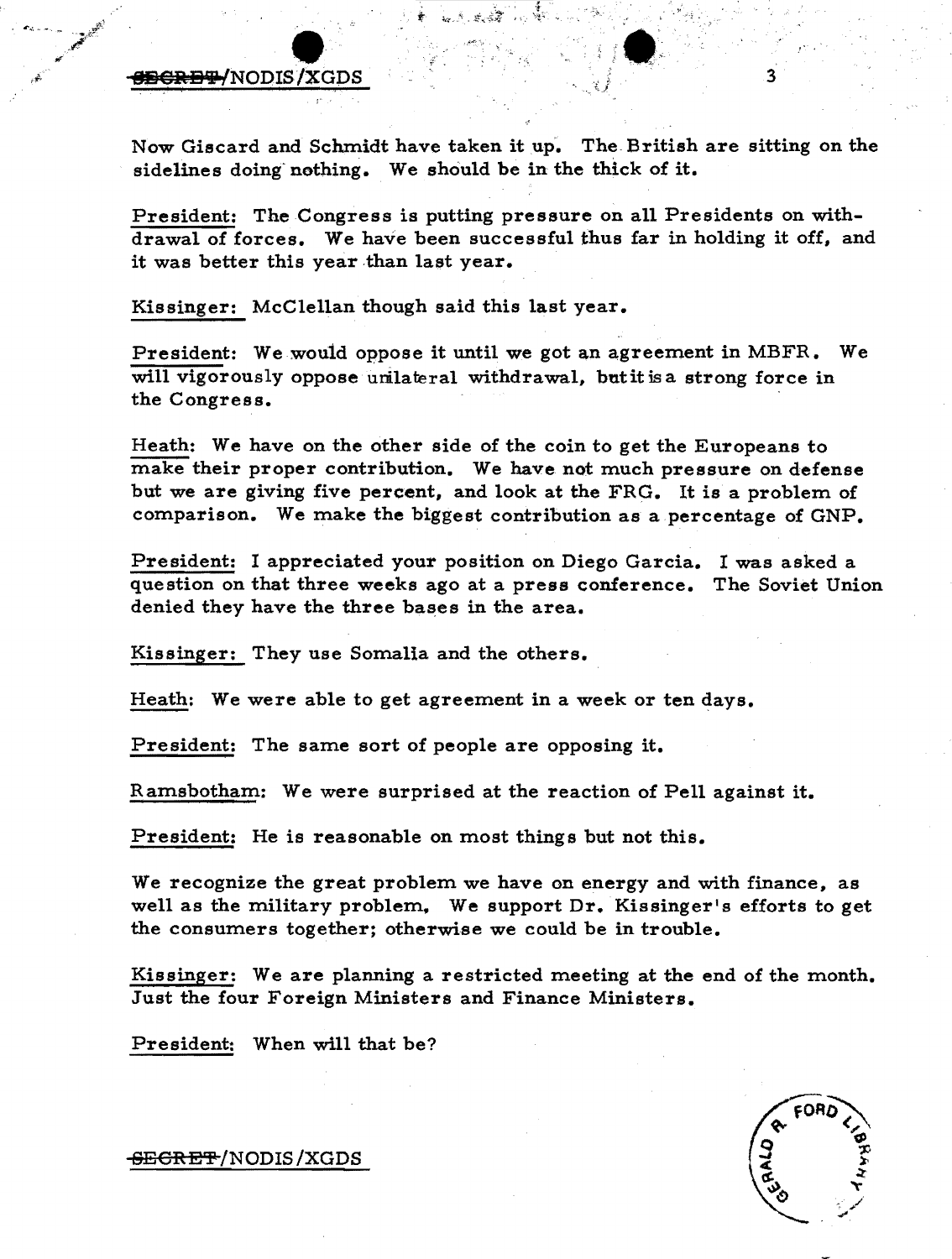## SBCREF/NODIS/XGDS S13€lftB'f !NODIS!XGDS • <sup>4</sup>

Kissinger: We haven't set a date because of the British elections and Genscher has a meeting of his party conference. We may have to push it into October. Callaghan said 13th, the first day he would be free [Laughter]

Heath: There is recycling, but that just increases everyone's debts. The third world has such debts already that recycling just pays the interest. That could spread to the developed countries. By 1980 we would have a debt of  $$15$  billion. We must convince the producers to take up more of the deficit burden themselves.

Ramsbotham: There are so few in the Arab countries who understand the problem. It is an educative process.

President: In the long term they are better off reducing prices and keeping the world economy healthy.

Kissinger: They are really Bedouins and don't really understand the world economy.

Ramsbotham: Their sophistication is just a veneer. When they get back to their roles, they are Bedouins.

Heath: I told them how could they keep getting votes for their policies when all the third world is going broke? The Shah is the big problem. He despises the Arabs and wants to get what he can.

Ramsbotham: The Shah wants to tie it to industrial prices.

Kissinger: The Shah thinks the Saudis are trying to make him the villain. I don't believe the Saudis are the key. We have to tackle the Algerians to get at the Saudis. Faisal won't get out ahead.

Heath: At least the Shah spends his money in the West.

President: He has used his money in a fairly big way. I have seen no action from the Saudis that way.

Kissinger: They have no concept of how to spend so much money. We need more activity in the Joint Commissions we've set up with them.

Ramsbotham: Are there consumer pressures which can be applied?

Kissinger: If we can stick together.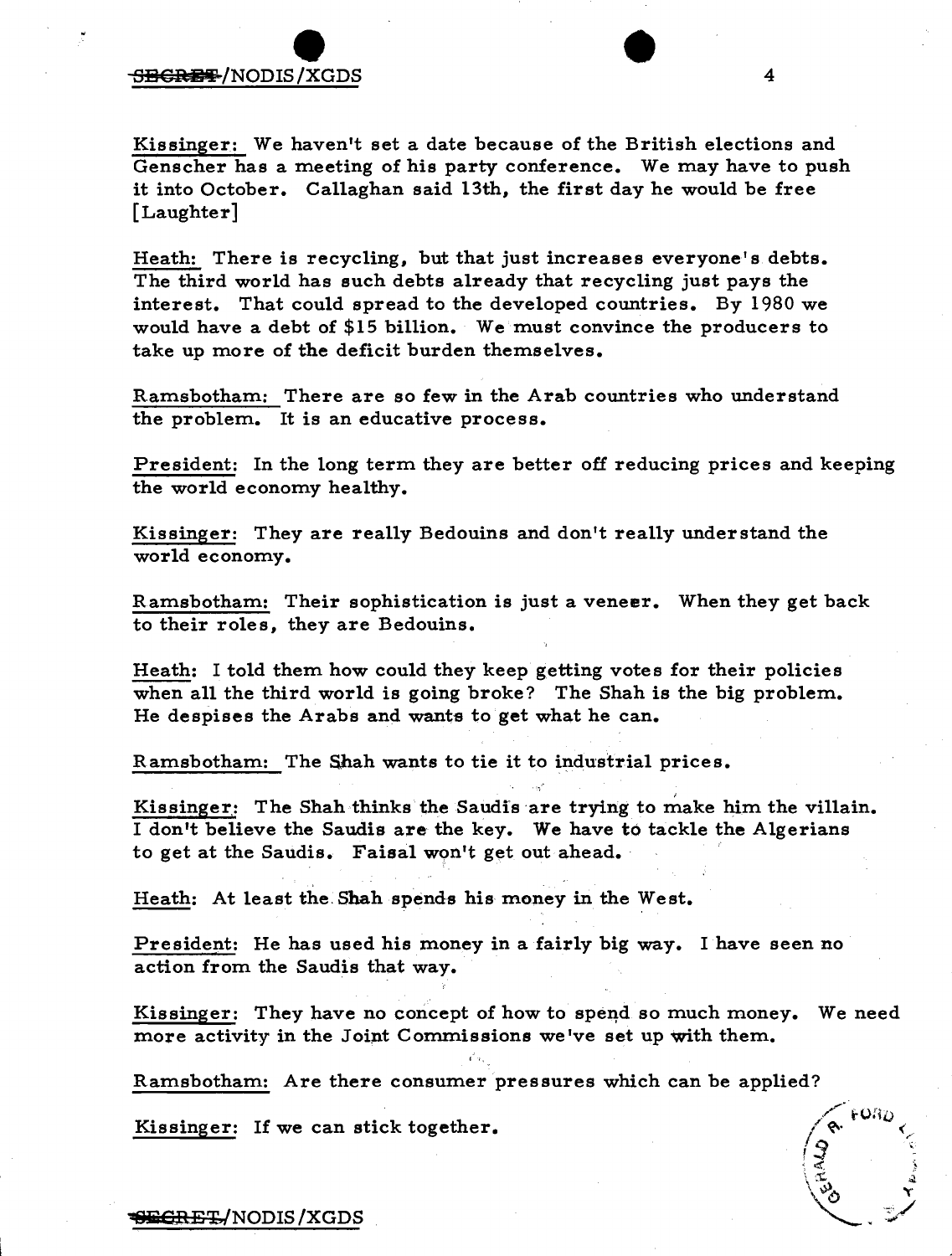e de la composition de la composition de la composition de la composition de la composition de la composition de la composition de la composition de la composition de la composition de la composition de la composition de l

President: Will Japan go along?

Kissinger: We could do it without one country. Japan would welcome it but probably not participate in it.

President: Your North Sea development will start in 1980, I understand.

Heath: It should start in 1976. We object to the Labour Government's insistence on 51 percent Government participation, which has only slowed things. They would get it through taxes anyway. By the 1980's we should be suppliers.

President: Do you have refineries?

Heath: We have enormous refining capacity.

President: What about the other Europeans?

Heath: The Norwegians. They are very canny. They want it to last centuries and so they are doing little with it now.

President: When were the lines drawn?

Heath: It was done in the north in the 1960's. In the south it is still not settled. We are sparring with the French on that. Also there is a remote rock in the Atlantic that we put a flag on.

Kissinger: You will probably get the Greeks and Turks, too, fighting over offshore oil.

Heath: I had a good trip to China. Interesting how they see the stability of U. S.-Chinese relationship.

President: I had a good visit there in 172 with Hale Boggs. We think our relationship is on schedule and we want to keep it so.

Kissinger: The Chinese wanted Heath to go for a long time. But he didn't make it until after he left office.

Heath: Mao said we just sent  $104$  Soviet spies home and that was the way to deal with them..

**SEGRET/NODIS/XGDS**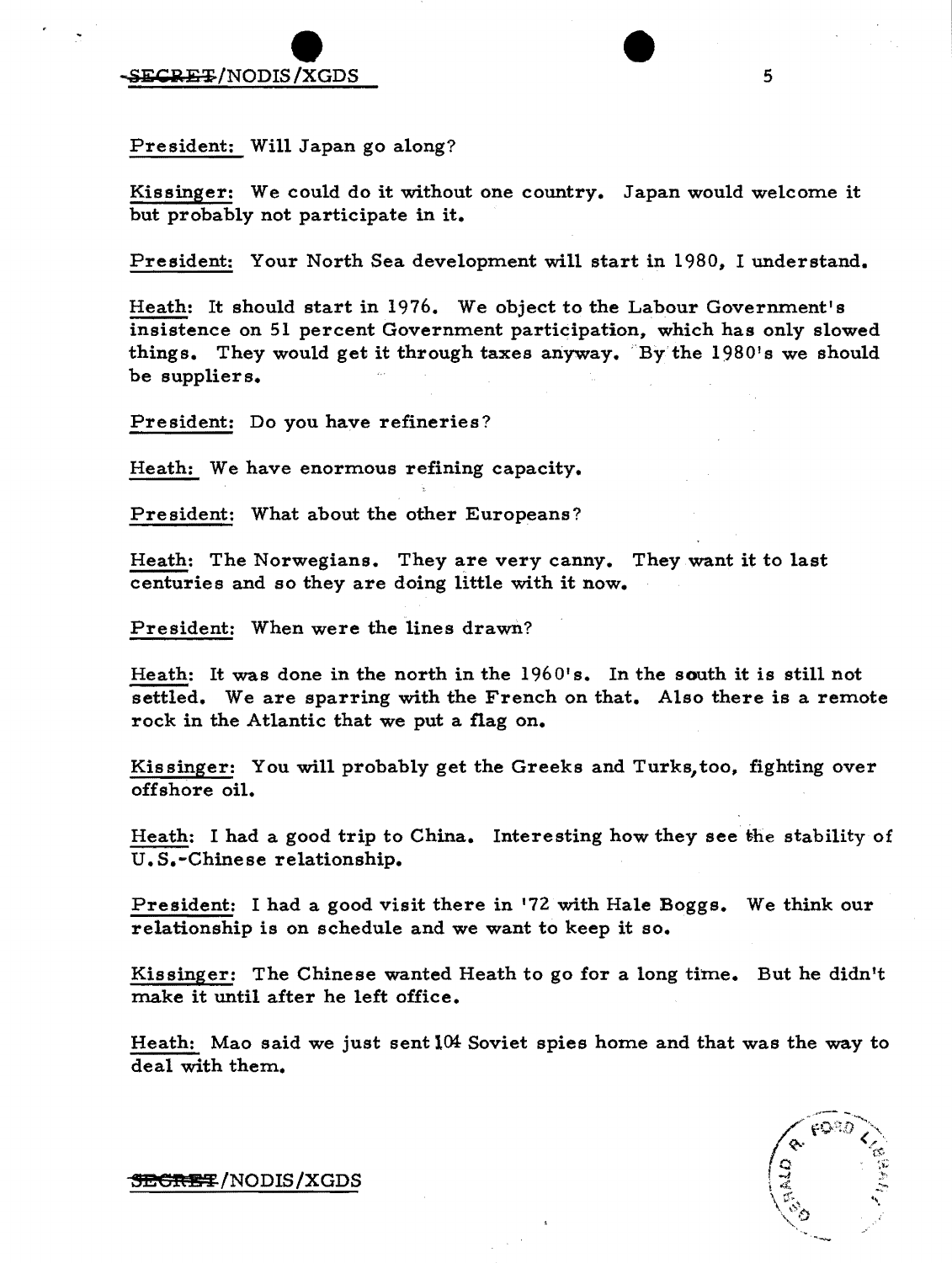## $\overbrace{\text{xsos}}$  $\overline{\text{SEGREFT}}$ /NODIS /XGDS 6

President: When we met with the Chinese in 1972, we talked about SALT, which we supported. The question was asked if we reduced our appropriations because of SALT, would the Soviets do the same? Chou said never, never - without even waiting for the interpreter.

Ramsbotham: Will this antagonism be sustained, do you think, after the succession?

Kissinger: I know only a few of them. You met the younger one.

Heath: This is such an emotional issue because they think the Soviet<br>Union is pulled out its engineers at the critical state of Chinese de its engineers at the critical state of Chinese development. They want a stable relationship with the United States and Europe and won't ever go back to dependence on the Soviet Union.

Kissinger: They are lecturing Fulbright and Humphrey on the Soviet Union.

Heath: I am interested in your thoughts on the economy.

President: It was a gamble getting all the experts together under Klieg lights, but it turned out the difficulties were minimal. They wanted Burns to be more flexible on the monetary side, but that we had to keep the fiscal situation where it is -- keeping the budget under \$300 billion. It will be difficult to do so. There was a feeling we needed adequate contingency plans to meet the crises with public service employment. This was generally agreed. There were some who wanted a tax increase and some who wanted a decrease. The next meeting is with Labor. We don't know how that will work. Then a regional meeting with business and agriculture people, then a repeat with the economists and then the Summit.

There was agreement on where we are. I wanted the American people to know the cold hard facts. If we can get some degree of unanimity we can work with Burns, keep our fiscal policy in control, and prepare contingency plans. Then I think we can weather the storm. If we don't resort to expediency we will be okay.

Heath: I tried a series of meetings with labor leaders in 1972. We have a mental block between labor and industry. But we did get general agreement on priorities. And we got massive support for the freeze until the miners broke. Getting it to the public I find fascinating. It makes the economists more responsible.

President: The reports I got were very good. Even the skeptics were favorable.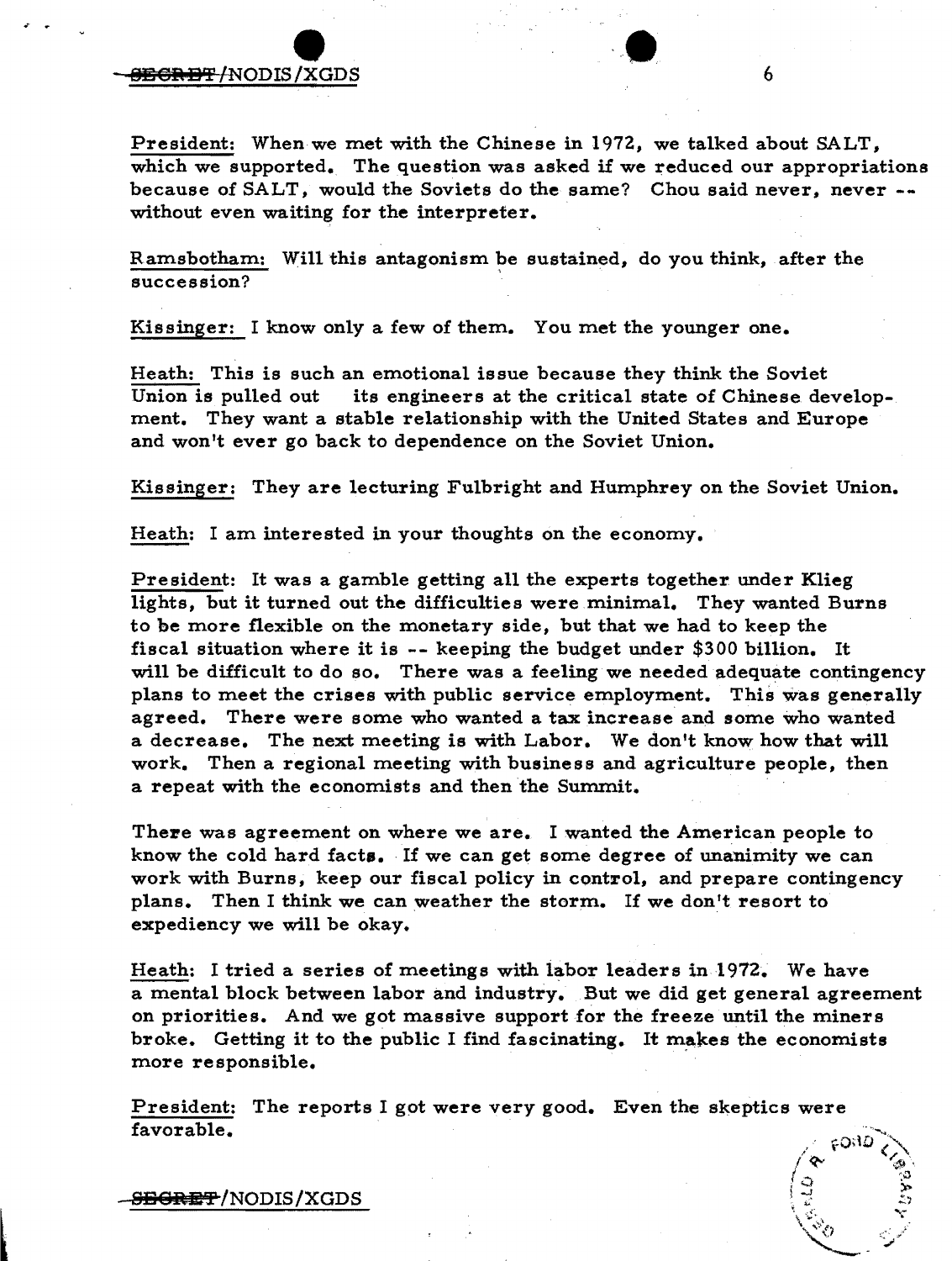# e and the second of the second of the second of the second of the second of the second of the second of the second of the second of the second of the second of the second of the second of the second of the second of the se

... -cr

Kissinger: Including me. I thought that getting 23 intellectuals together would be a disaster.

President: I thought this was a way for us to force the Congress (which proposed the idea) and the economists to share the responsibility.

Heath: I didn't realize it was the Senate's idea.

President: I thought I should bring them in. We have to get any public support. I don't know how it will stick when we make proposals, but it is okay now.

Heath: You are holding the line on the budget.

President: Yes, I will have to do some vetoing, but if I can keep it under \$300 billion it would have a good psychological impact.

Heath: To keep it low in inflation times would be remarkable. That would let Burns ease up?

President: Yes. He took some action last week and the market had one good day.

Heath: My brokers said they decided an easement wasn't really coming and that is why the response failed.

President: The problem is the lag in reaction time. It takes the wisdom of Solomon to see what's happening.

Heath: They always know afterwards.

President: Burns is independent. How do you do it?

Heath: We have no Burns. But the Governor of the Bank of England has an impact on money supply.

President: Does the Government control him?

Heath: In the last resort he could be directed, but it never has been done and the Governor probably would resign.

President: Any direct effort to influence Burns would be strongly opposed.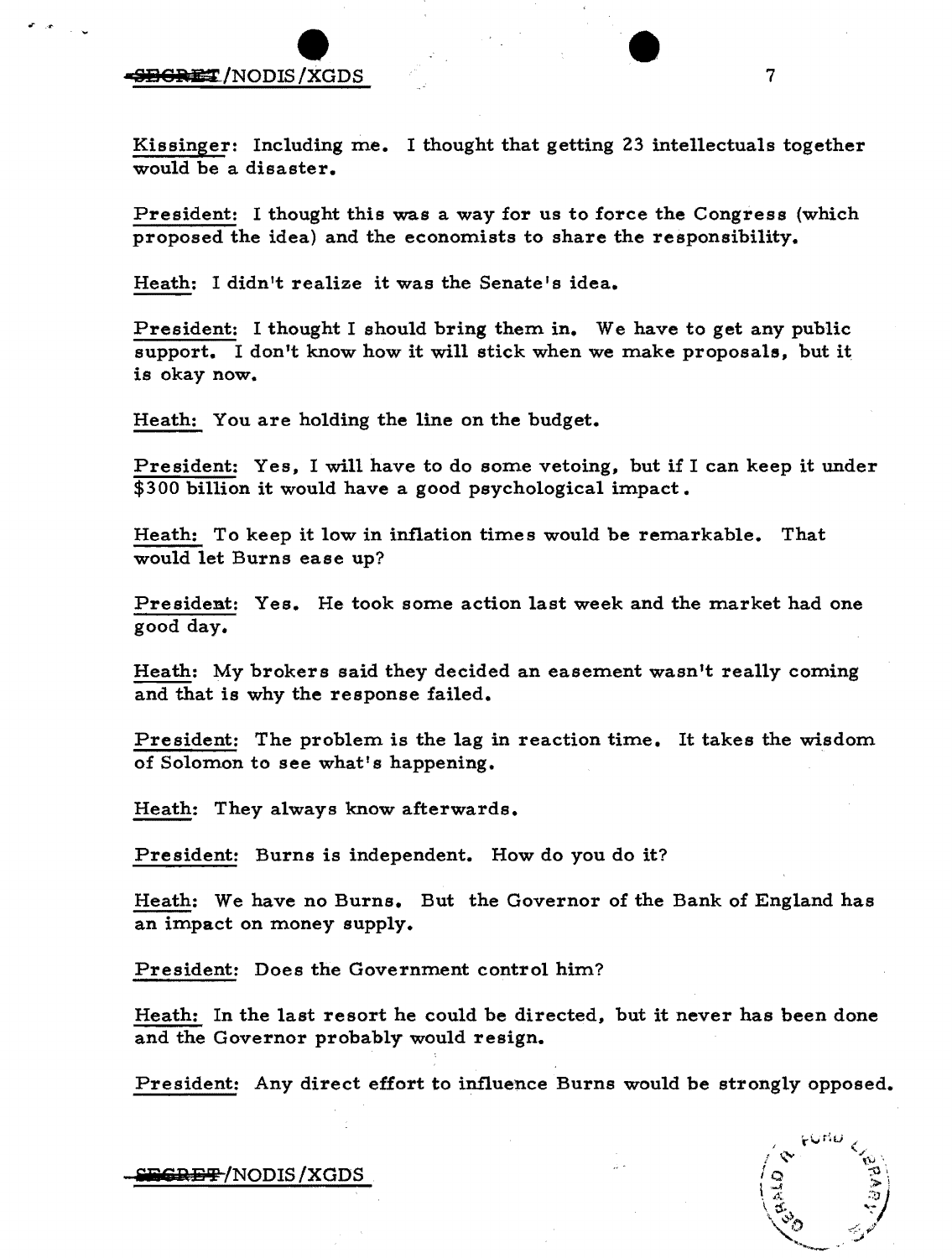$\bullet$ **819 CRET /NODIS / XGDS** 8

Heath: In these talks has account been taken of the international ramifications?

President: I put into my speech that we would act in concert. Schmidt had been apprehensive on that point. We want to cooperate and will. But it bothers us when we try and don't get reciprocity.

Heath: You are right to want reciprocity. Schmidt is a tough one.

President: They have done well. I don't think we can get below 8 *1/2*  or 9 percent by the year end. A lot depends on the crop reports.

Ramsbotham: I was sorry to hear about Latin American sugar. That came at a bad time.

President: Fortunately the storm missed New Orleans and didn't live up to expectations.

Heath: We need America's cooperation. We are going to have tremendous problems and the need is to bring that home to the British people.

President: The British people have enormous strength.

Heath: We are a resilient people. And your people?

President: I am sure I made the right decision. They may flunk!

[The meeting ended.]

#### **819 eRE"!'** INODIS *IXGDS*

 $60^{10}$   $\langle \rangle$  $\sim$  ' $\sim$  ' $\sim$ ~~C7' ' ,~ ,~  $\tilde{\prec}$  / //  $\ddot{}$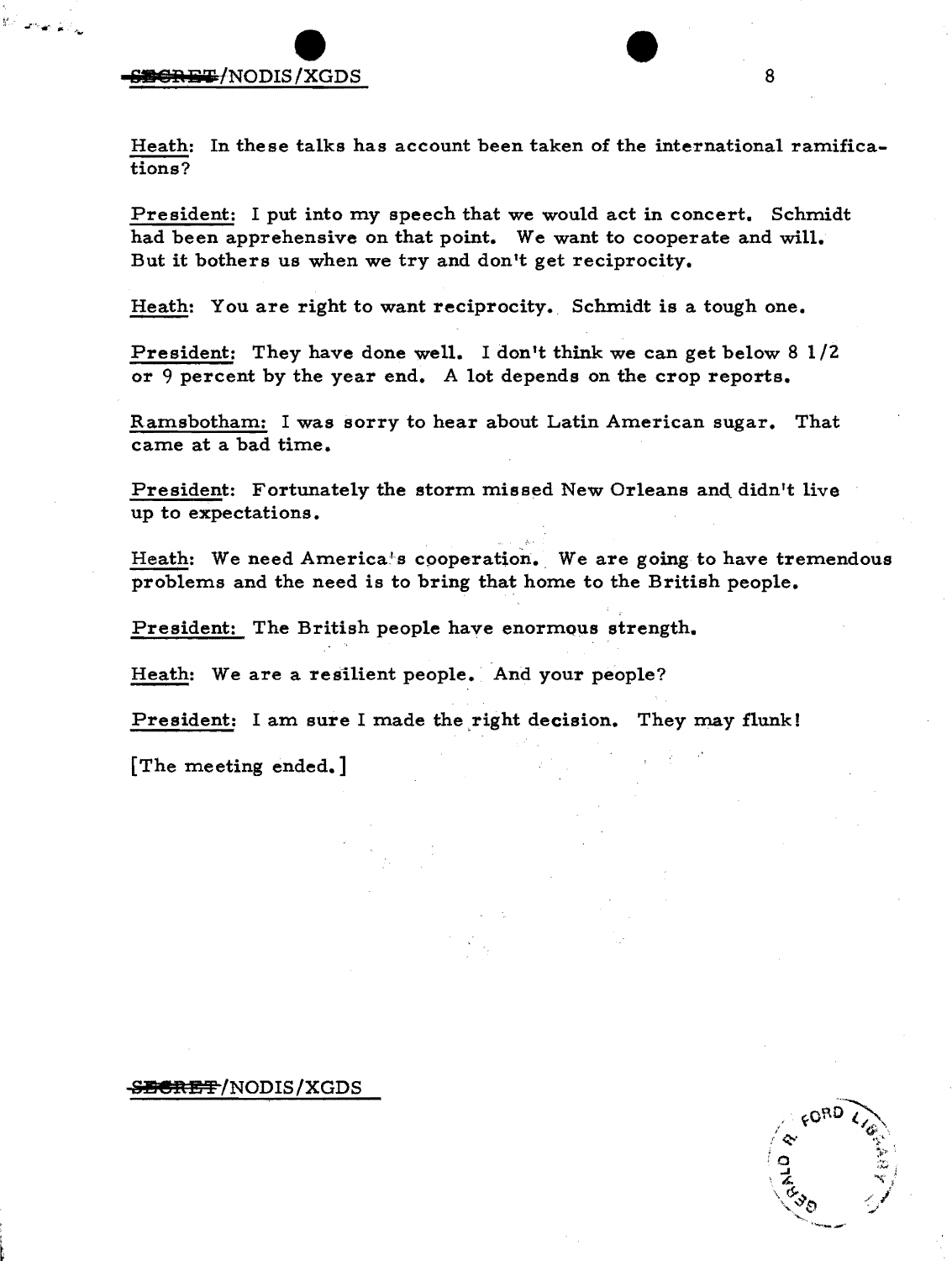M/ Heath/ Ramobotton/K  $10$  Sept 74 P Say E hear and i tragedy H It was wintmaking of oil store. Think thing and can correct saming. But by fixed wave, Lost i Puslept 5 ptm in equality for thems I vivo in a Parpir typhon in WWI. We lot 2 Heo to his an a carrier. Fire started instanct had to whandow story. Decrees that is of Mal jamled oration. If They ame fait ? write from the court ret ou apatition is un mitmed mement H. Mie of your, as you has the there is more int Végociation de la fabilitation de vost greatest custome (?) H Prot 1005 Hatting a two-tool - but old did in 10 kr max mong. I doil 1 - 1 m 24. l'Oreadoratage to years short a join sotter aron le ma H To hand = 3rd commence on Thus - won't do that bremain court letter de et dans compagnier I Be crès service le mes postant. R We have a george which starts transation planning as soon as campaign thats. It There is no trusting often what H (Stry about Home + hin) P GERCHart you to know we will control on poling. Kis but SfS in my biftenine. Surgay **DECLASSIFIED** E.O. 12958, SEC. 3.5 NSC MEMO, 11/24190, STATE DEPT. GUNDELINES State le vieux 3/1/04 **NARA, DATE**  $-34/04$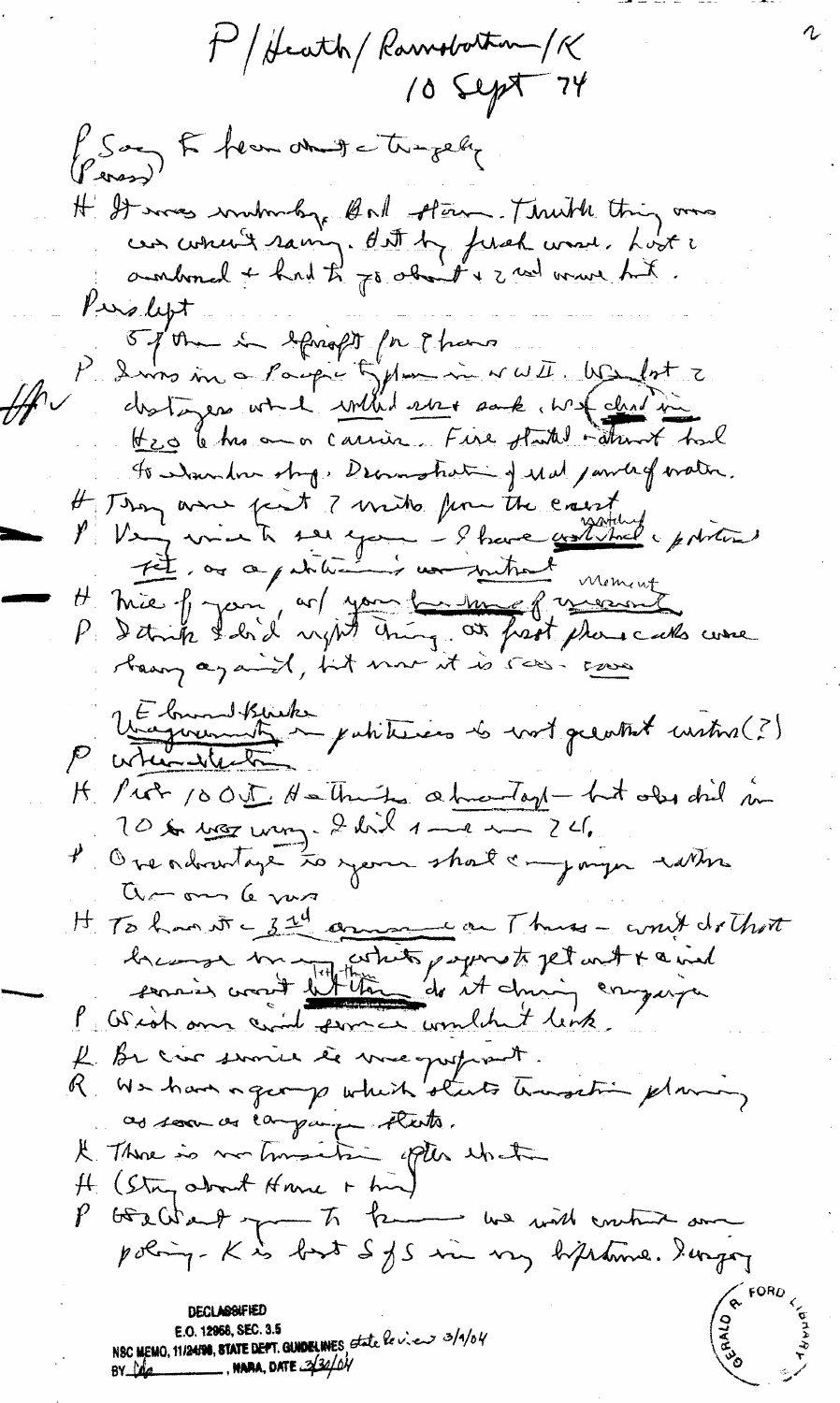om Motionship though we keel some your buttles Standay. H. Wer have pentot arrivement partiet Kdral. most des ogjortes trong me Emisis houtestip.<br>Pampion tot trong long tris ogs. Beaudit. S showe Taken it may be setting on sellene dring vathing. We should be in a think fit.<br>P to Comp putting encourant all fields on W/ Thement K Un bjelken the omid this is last ye. P. We would of jour it would one got MBFR We will  $129.$ H We have orthon sich of come to get Euros & neckes we giving 5% + book of FRG. It is prother of compensant une haut buggest amp'entitition P 2 apprendred pour prentre on Dings, 2 mais astock H we man what to get a ground in onested 18 days P. Some cont y cycle of principal aprist it I Helts weson bless mothings of within GS en vers prot des architegy a with finance, as<br>und des villations (e) e surpret Regents & qui trouble R CS-parin - restrition mety land fc month. Just - 4 FM + Fm min  $P$  cothan ? K. Hamit set dute become of Be alutions For my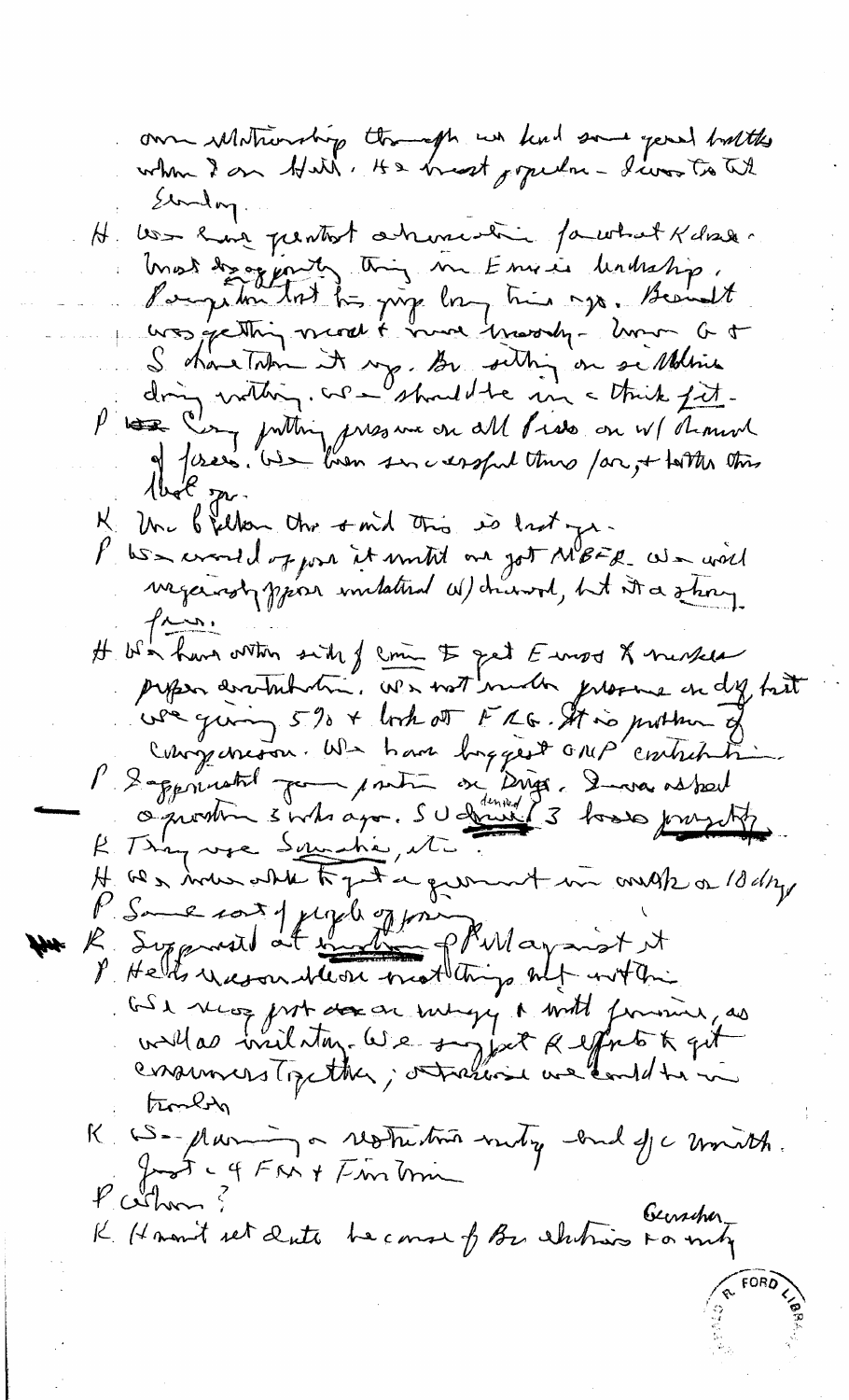of party coup : Umy tome to prob it wito a et. Celleghon H Thou is recyclent last that just minister dogares furt page introduct and emily pot opinate dluged control. By 80 we have delit f 15 bil. We know convince i producto to take my more of a d'ayant bu de touselves R. So funcion anotes who understand from the one e pruttice proviso P. In long union they butthe off which prime a keying K Tray of Bedmins & don't that interesting conde Clima There is good a venier. When thought hat H J till comme home could then they gitting with form & pet what he can R Strah monte to trè de la tite de toutes de la prise.<br>K Strah Trinho Santi Ajon En mote hig a culture. I clout holims a Santis me a buy one have to Trikle - Algnuns tropet et c Sintis, Fassal avrit afed unt which. at lorot a Shah sports his mening in clost  $\mu$ P He has well fro in my mor fairly my arong -2 sem us ation for Souch's that may It They have no comptannets opened as much alle which were eitherty in It. Cruzine. R One there emonuer prosones which can be azplied 1 Marcan stack Empthen P. Jopm? Kordennid dø it avla certy. Japmanen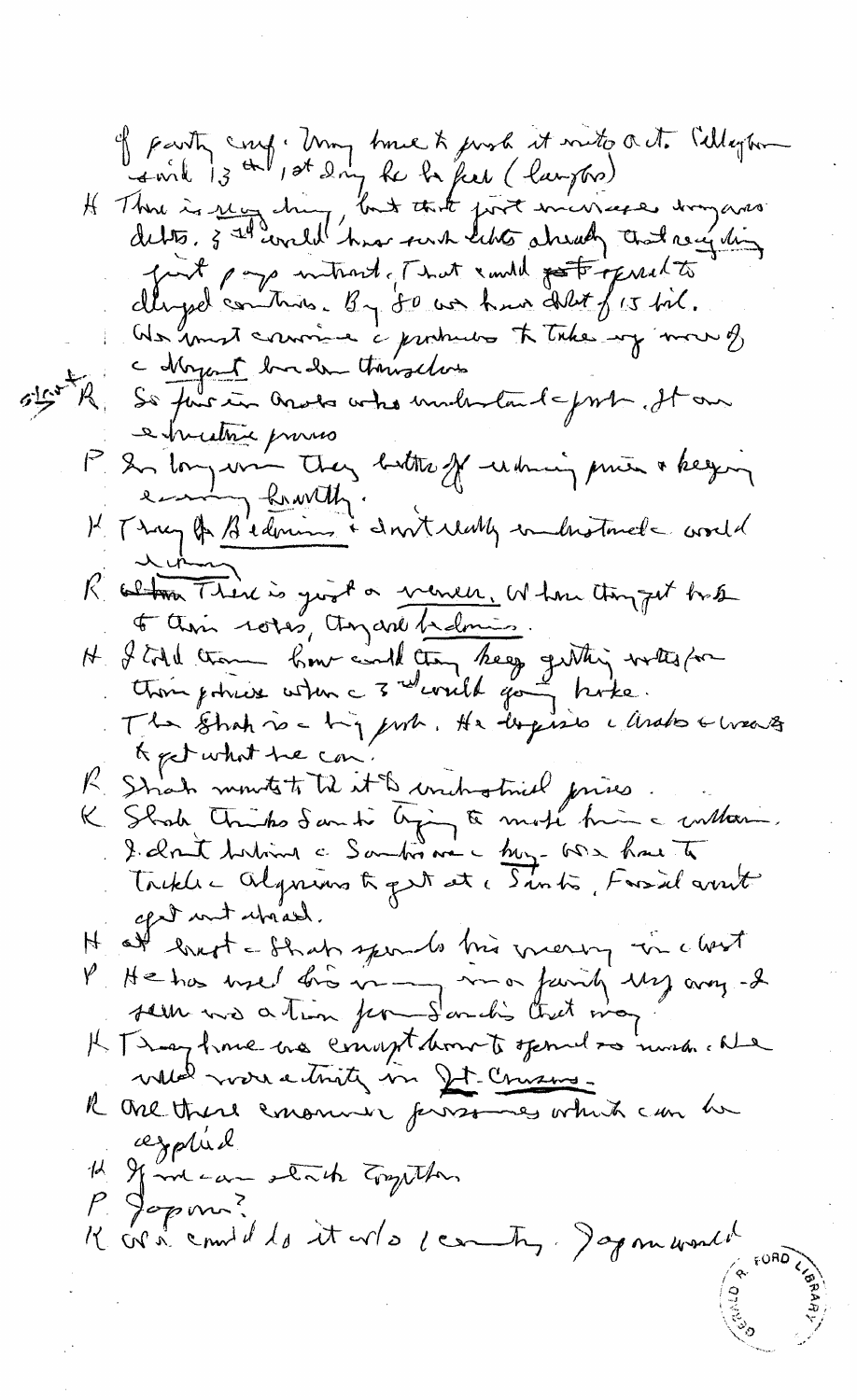welcome but prote mot partnyate Your North Sac Shyout will start me 80. N. Should stout in 16. We object to have instrume on 51 % paraticipation which has stored thing . They would get it thin Toyles argumen. By 80 % thinghin! plund be supplies. l'etminges? H Enough upwing coparty.  $\mathcal{V}$  Others? H Manuagium. My way coming. It and at A last contrains & doing brother w/ it trater P when twis him ! Dare in worth in 600. In Saish, ettel mot N. sattled, Spaning as/ Fannhauthat. Opera visual K Pirt hat Grand & Tenho to an effortione -H And good hip to China. Sukerly how they The standing of SI-PRL ularistics P blad pool wat w/ Byp. Watnik whatsof on sichalment wont to buy it to. K. PRC commented A control po - destruct concerts it till aptin la bit plu<br>H. Une soul ne fort suret 54 SU opéré home stant way to lead within V aston as went of Chome in ? 2, as tathed SHAT, which we seggented. Question ostal if we warned au approp béconse fetat (, un 1d Sino de souse?) K Will this ontagonise he motioned K & known my a fear of them. You mother myer one It This is an har won tried would become this think I updure my ont at vintation Thoughout a storth mothership wil US & Emos &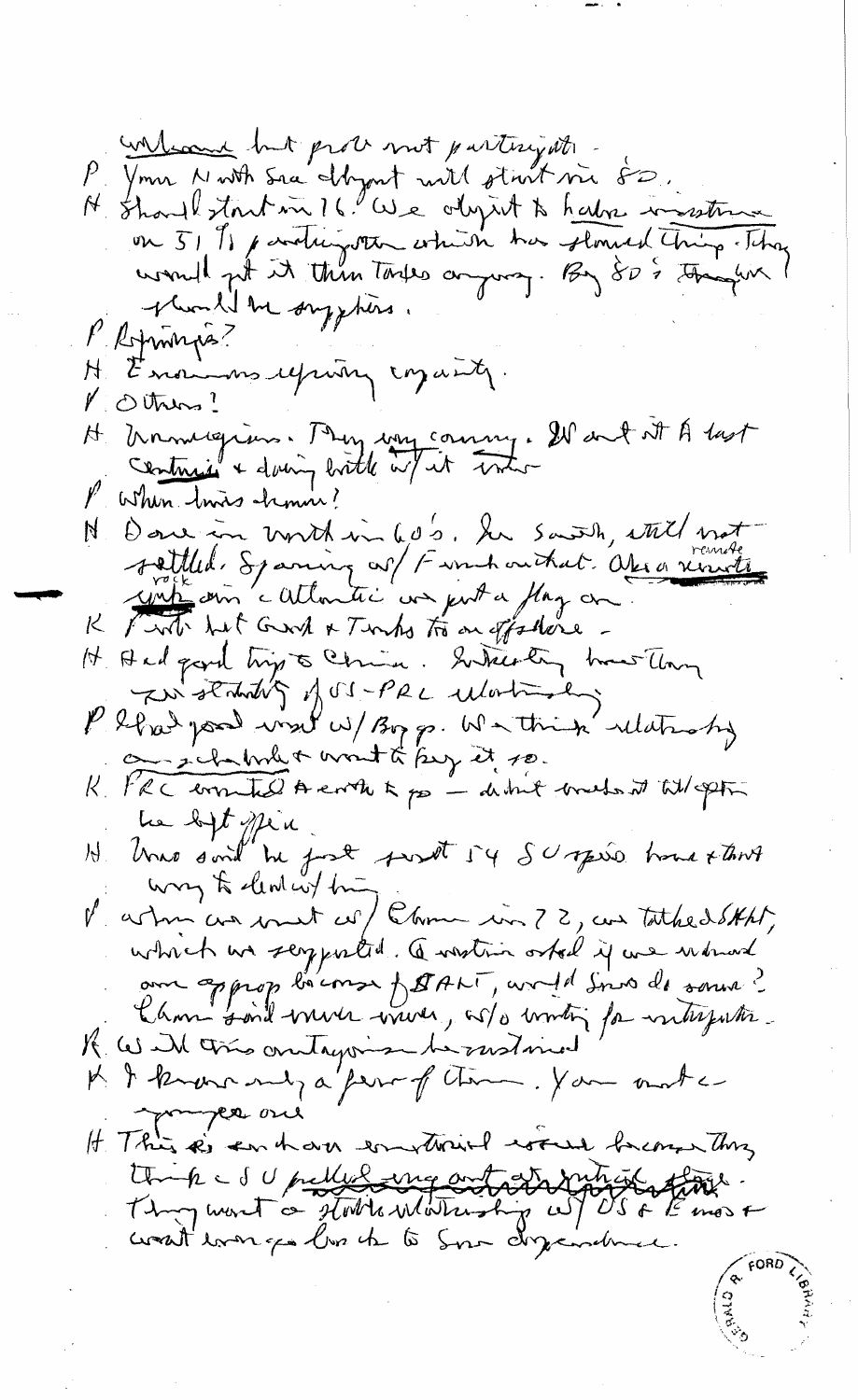K Tray an lecturing Fritheyat + Hongely on A Intravel in your thoughts on euros P & t was a grande petting alle emperto Togother under po krig hybts, but turned met dig were<br>warrowed. They wanted Bours to be trans Letone it is - hop bind pet much I as fil. Be dep. tale se. a futin un numbla de protecnitique plans to mot crisis or public servir employent I trouve -. De Zyst unte w/holme, Duit hum have that will nock. Then it grand bety - W borsmos + agai jegel, then usport w/einer sther frank. There was a premient in where are I wanted Om prophete "known will hand fasts, faucon yt hey am present point point in control, prejan contrajon place, 2 trip we can wanted the stand Hur loitation era expediming are be de Atrilo sines finitio et hobre habro in ? ?. We love.  $\mathcal{P}^+$ a minited block but later & military, Brit and drid fit grind agressemt on privaties, And we gest massive eimments nore resp P. Ryorts & gat were every good. Even a skytin were processed. K Indring me- I thought 23 intellectual P & that this a compt for a long & elements H Hebritsonhil Smith in P. I that should hing them in A and to forged any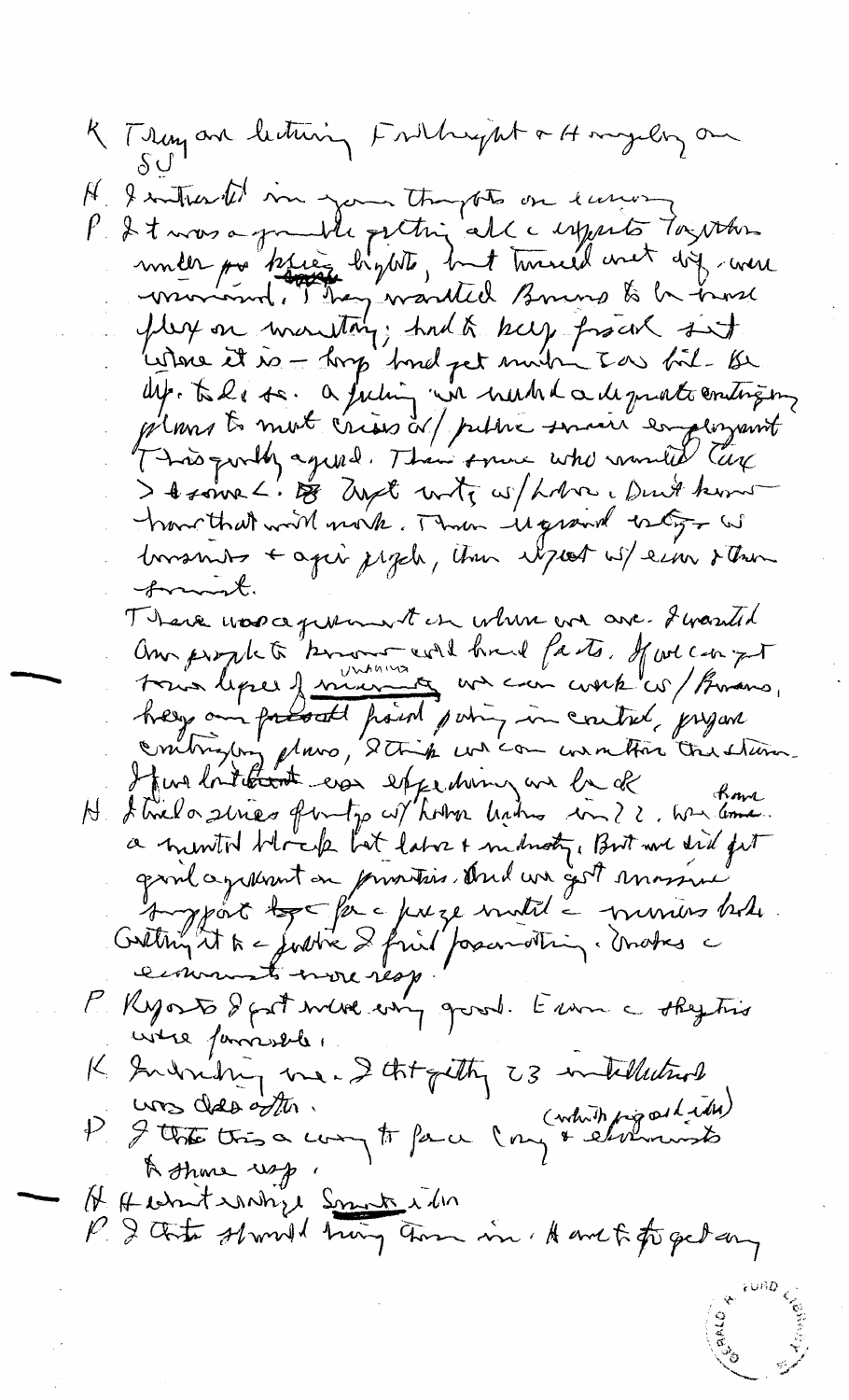part support, Dan't know from it would stack you had thing line on hudget. P You, I wish time to die pears betaling, but if com injent H To hay it love in inflation tries would be runnachede. That wand det former has ng? V Yer. N - Took some action last weekst market ball and prodling. It my brukers find tron deceded easument worsen't nally coming & that why response parted P. Ma problem is a liege me réaction times. Todels aussain Solomon From the 악 H They always know spanned P Bonus wident. Howds jan don't? H. Tra Bernos, But Gran of Bank of England has rayad an money sugget, P Does Good have invited him? It for last reach to could be closed to the moon have closet Gerom pertravaillements P. Direct effect to influence Burn would be stringly  $\mathcal{O}$ p kral It Intred Titles (his account true aten grund romportion P Sport that with my speech that are would at me.<br>Concert. S shared has been approfousing on that point. & 2 mit got receptions to N You nytt to won't recyclenty, Ichun it a langh one P. Tby have done will. I lout trist us can get when Eli or 990 by year eard. Lot legals on emp worts, R Sizzy to man and ha surgease. That circa at trad Crid V Fratritish comment missed N.O. + condut line

 $\mathscr{A}_0$